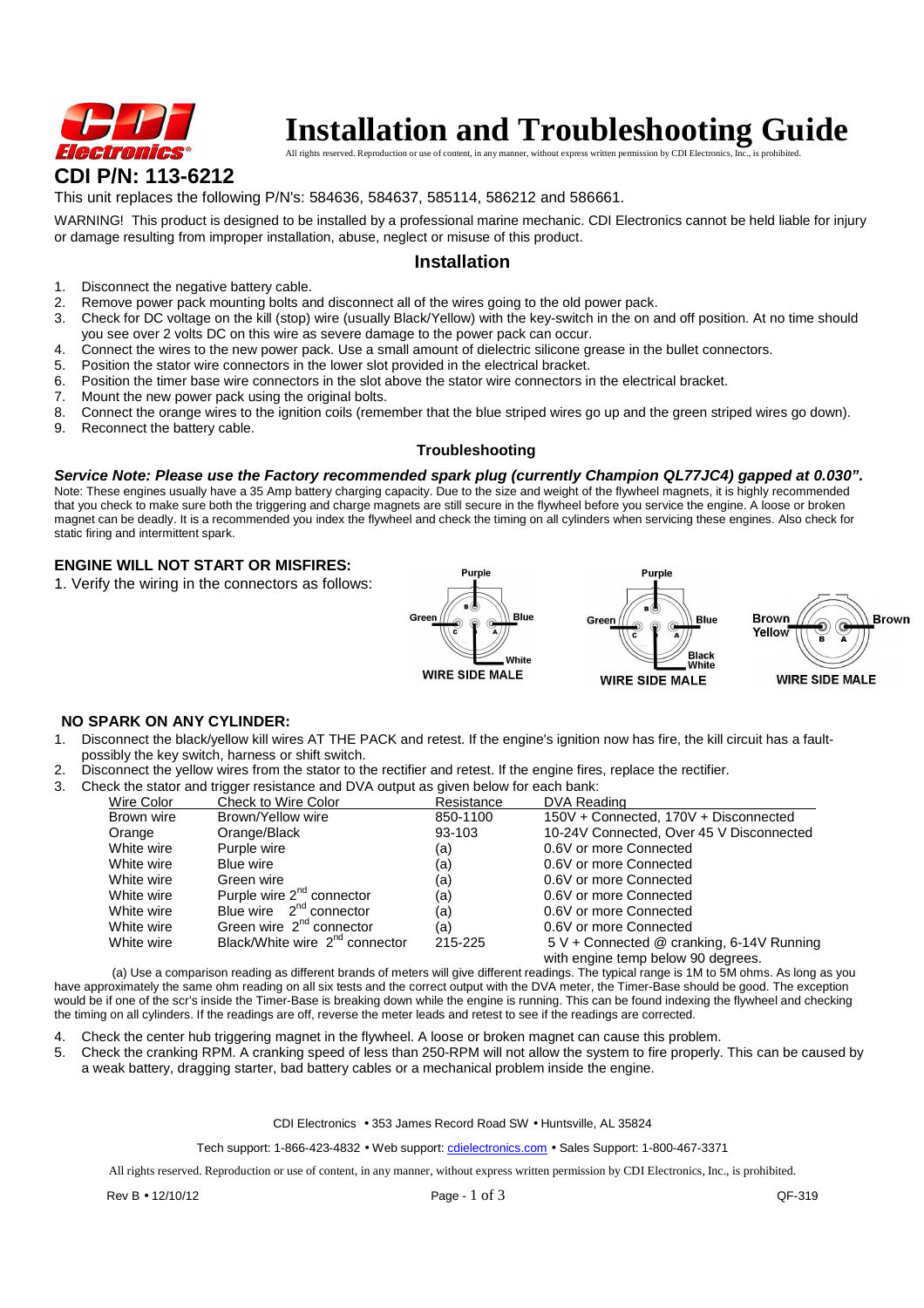

# **Installation and Troubleshooting Guide**

All rights reserved. Reproduction or use of content, in any manner, without express written permission by CDI Electronics,

## **NO SPARK ON ONE CYLINDER:**

NOTE: These engines use a gear reduction starter which results in a lower cranking RPM than usual. If you have one or more cylinders intermittent at cranking: Try starting the engine and checking to see if ALL of the cylinders now fire correctly. If so, the engine's ignition should be good. Make sure the battery is sized correctly as the cranking capacity can affect the cranking speed.

- 1. Check the timer base's resistance and output (see NO SPARK ON ANY CYLINDER above).
- 2. Check the DVA output on the orange wires from the power pack while connected to the ignition coils. You should have a reading of at least 130V or more. If the reading is low on one cylinder, disconnect the orange wire from the ignition coil for that cylinder and reconnect it to a load resistor. Retest. If the reading is now good, the ignition coil is likely bad. A continued low reading indicates a bad power pack or Timer-Base.
- 3. Check the power pack resistance given below:

| Wire Color   | (CYL) | Check to Wire Color                               | Resistance      |
|--------------|-------|---------------------------------------------------|-----------------|
| Orange/Blue  | (#1)  | Blue (in 4 pin connector with Black/White wire)   | 110 $(a)$       |
| Orange       | (#3)  | Purple (in 4 pin connector with Black/White wire) | 110 $(a)$       |
| Orange/Green | (#5)  | Green (in 4 pin connector with Black/White wire)  | 110 $(a)$       |
| Orange/Blue  | (#2)  | Blue (in 4 pin connector with White wire)         | 110 $(a)$       |
| Orange       | (#4)  | Purple (in 4 pin connector with White wire)       | 110 $(a)$       |
| Orange/Green | (#6)  | Green (in 4 pin connector with White wire)        | 110 $(a)$       |
| White        |       | Black (Engine Ground)                             | Shorted         |
| <b>Brown</b> |       | Black (Engine Ground)                             | Open or M range |
| Brown/Yellow |       | Black (Engine Ground)                             | Open or M range |
| Brown/White  |       | Black (Engine Ground)                             | Open or M range |
| Brown/Black  |       | Black (Engine Ground)                             | Open or M range |

(a) Use a comparison reading as different brands of meters will give different readings. The typical range is 90 to 200 ohms for the Orange wires. You should have approximately the same ohm reading on all six tests with the Orange wires. If one of the SCR's inside the power pack is shorted or open, the readings will be quite a bit different.

4. Check the spark plug wires for breaks and abrasions.

#### **NO SPARK ON ONE BANK:**

- Disconnect the black/yellow kill wires AT THE PACK and retest. If the engine's ignition now has fire, the kill circuit has a faultpossibly the key switch, harness or shift switch.
- 2. Swap the Brown stator connecters from side to side (do not remove the wires from the connectors). If the problem moves, replace the stator.
- 3. Check the stator and trigger resistance and DVA output as given below for each bank:

| Wire Color | Check to Wire Color                        | Resistance | DVA Reading                                                                     |
|------------|--------------------------------------------|------------|---------------------------------------------------------------------------------|
| Brown wire | Brown/Yellow wire                          | 850-1100   | 150V or more Connected                                                          |
| Orange     | Orange/Black                               | 93-103 OEM | 10-24V Connected                                                                |
| White wire | Purple wire                                | (a)        | 0.6V or more Connected                                                          |
| White wire | Blue wire                                  | (a)        | 0.6V or more Connected                                                          |
| White wire | Green wire                                 | (a)        | 0.6V or more Connected                                                          |
| White wire | Purple wire 2 <sup>nd</sup> connector      | (a)        | 0.6V or more Connected                                                          |
| White wire | Blue wire 2 <sup>nd</sup> connector        | (a)        | 0.6V or more Connected                                                          |
| White wire | Green wire $2^{nd}$ connector              | (a)        | 0.6V or more Connected                                                          |
| White wire | Black/White wire 2 <sup>nd</sup> connector | 215-225    | 5 V + Connected @ cranking, 6-12V Running<br>With engine temp below 90 degrees. |

- (a) Use a comparison reading as different brands of meters will give different readings. The typical range is 1M to 5M ohms. As long as you have approximately the same ohm reading on all six tests and the correct output with the DVA meter, the Timer-Base should be good. The exception would be if one of the scr's inside the Timer-Base is breaking down while the engine is running. This can be found indexing the flywheel and checking the timing on all cylinders. If the readings are off, reverse the meter leads and retest to see if the readings are corrected.
- 4. Check the DVA output on the orange wires from the power pack while connected to the ignition coils. You should have a reading of at least 150V or more. If the reading is low on one bank, disconnect the orange wires from the ignition coil for that bank and reconnect them to a load resistor. Retest. If the reading is now good, one or all of the ignition coils are likely bad. A continued low reading indicates a bad power pack.

#### **ENGINE WILL NOT ACCELERATE BEYOND 2500 RPM (Runs smooth below that RPM) :**

- 1. Use a temperature probe and verify that the engine is not overheating. Then, disconnect the tan temperature wire from the pack and retest. If the engine now performs properly, test and replace the defective temperature switch.
- 2. Make sure the tan temperature switch wire is not located next to a spark plug wire.<br>3. Disconnect the VRO sensor from the engine harness and retest. If the engine perfor-
- Disconnect the VRO sensor from the engine harness and retest. If the engine performs correctly, replace the VRO or sensor.

CDI Electronics • 353 James Record Road SW • Huntsville, AL 35824

Tech support: 1-866-423-4832 • Web support: cdielectronics.com • Sales Support: 1-800-467-3371

All rights reserved. Reproduction or use of content, in any manner, without express written permission by CDI Electronics, Inc., is prohibited.